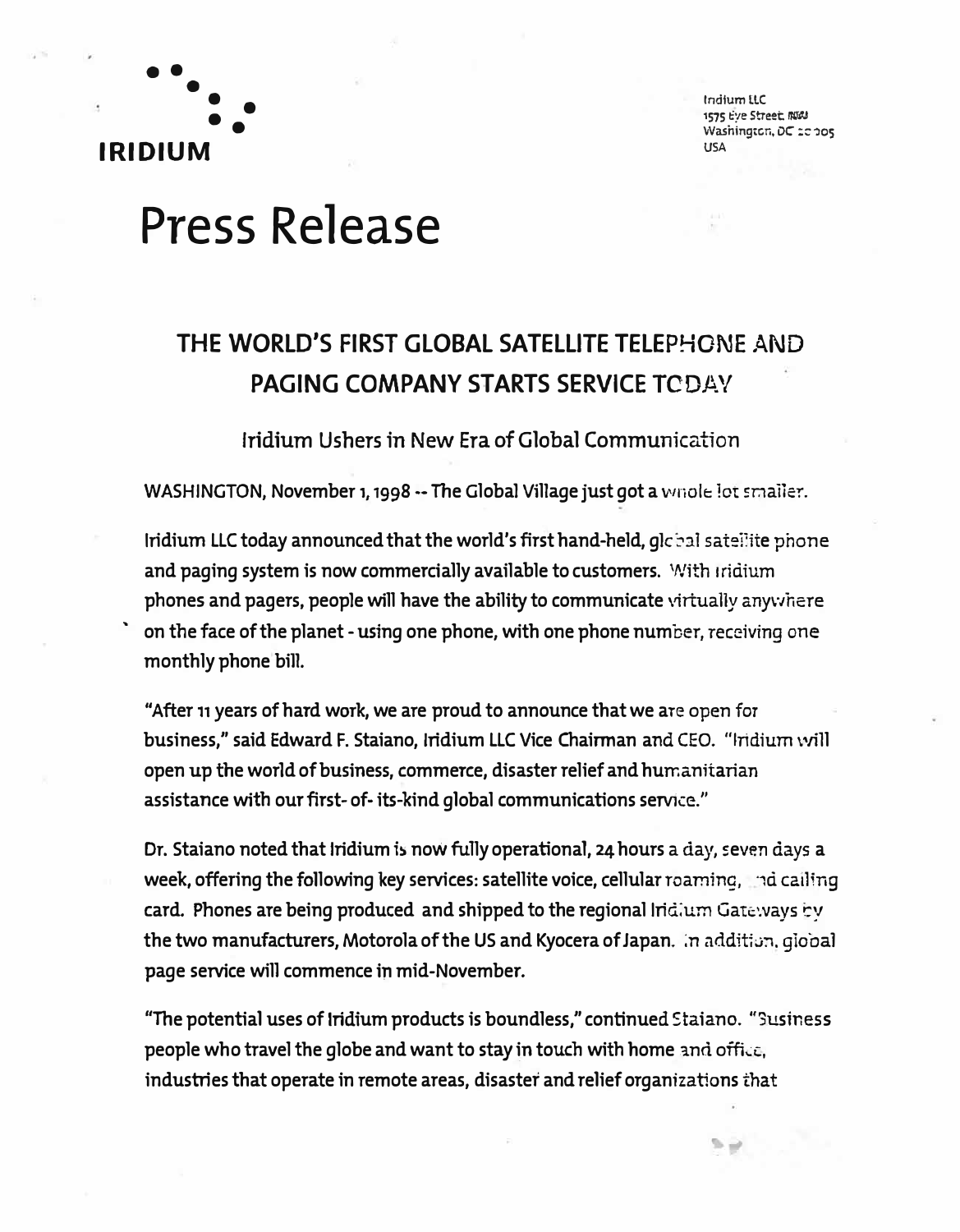**require instant communications in troubled areas - all will find Iridium to be the answer to their communications needs. "** 

**Using its constellation of 66 low earth- orbit satellites, the Iridium system provides reliable communications from virtually any point on the giobe. From ships at sea, to the highest mountains to remote locations, Iridium customers will be able to make and receive phone calls on their Iridium phone. For people travelling to urban areas in the developed world, Iridium offers a cellular roaming service featuring dualmode phones that can be switched to operate with terrestrial wireless services.** 

**Whether their phone is in satellite or cellular mode, an Iridium customer will be reachable at a single phone number, anywhere they happen to be. If their phone is turned off, they can be contacted 24 hours a day on their Iridium pager.** 

**Iridium satellite service is authorized in more than 120 countries and territories around the world, with more than 200 markets expected by year-end. More than <sup>270</sup>distribution agreements have been negotiated worldwide, with service providers , and roaming partners, which will provide Iridium access to over 105 million wireless telephone customers in 125 countries.** 

#### *Different Services for Different Needs*

**Iridium services include satellite, cellular, paging, and landline communications capabilities, allowing customers to select the communication options that best serve their needs. The phones allow cellular communications, where available or compatible, or satellite service when outside the range of terrestrial wireless networks. Combined, Iridium service will offer customers on the move the lowest cost option available to meet their global communications requirements. Customers can choose one or more of the following Iridium services.** 

**•** *Iridium World Satellite Service* **provides a direct satellite link to a handheld satellite phone, both for incoming and outgoing communications in remote areas, poorly covered regions, and other locations where terrestrial networks are not available.**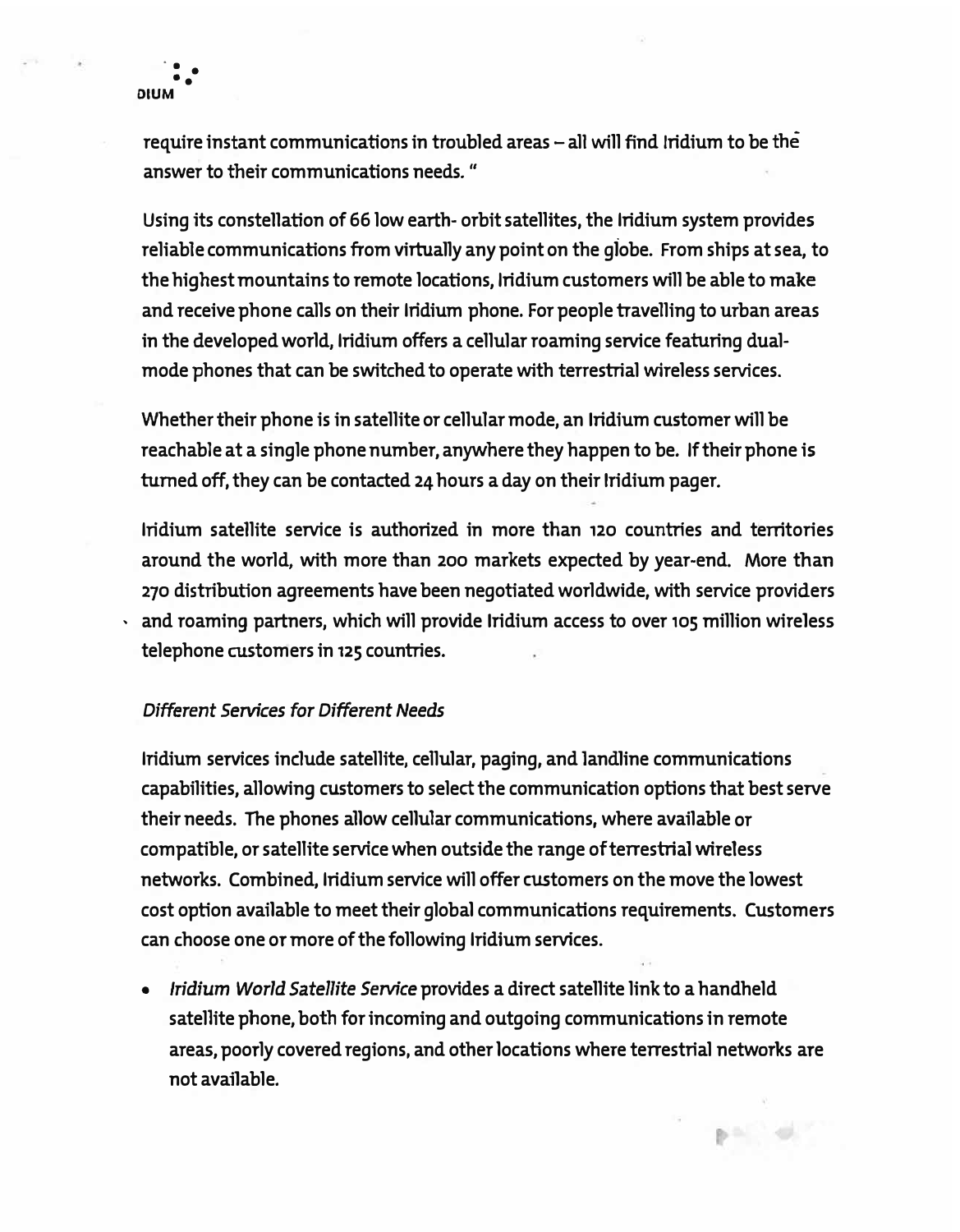- $\ddot{\cdot}$  . **DIUM**
- **•** *Iridium World Roaming Service* **allows customers to roam across previously incompatible terrestrial wireless networks, enabling them to keep one telephone number and receive one telephone bill for calls made anywhere on Earth.**
- **•** *Iridium World Page Service* **will provide global alphanumeric messaging to beltworn pagers. When combined with the voice mail option, customers can be sure that callers can reach them worldwide, including on aircraft. Iridium World Page Service will be available beginning in mid-November, 1998.**
- **•** *Iridium World Calling Card* **enables customers to make phone calls from public and private wireline and wireless phones in 58 countries around the world. To use Iridium World Calling Card service, users simply dial an access code (toll-free where available) for the country in which they are located, enter their account number, followed by the destination number. Calls are billed directly to the users calling card.**

### *The Vital Link: The World's First Satellite Handheld Telephones*

**Motorola and Kyocera, the manufacturers of Iridium satellite telephones and pagers, are expected to produce more than** 100,000 **satellite telephones in 1998. The multimode Iridium telephones from Motorola and Kyocera include Subscriber Identity Module (SIM) cards, which provide personalized telephone features and security for the owner. The phones also use plug-in radio cassettes to provide compatibility with different local cellular systems around the world.** 

**Motorola will provide cellular cassettes for GSM goo and CDMA/ AMPS/NAMPS Boo standards at commercial activation, and Kyocera phones will support GSM goo and PDC standards.** 

#### *Local and Global Customer Care*

**Because Iridium is a worldwide service, a Global Customer Care (GCC) program has been implemented to provide toll-free, round-the-clock, international support to global travelers. This includes helping customers with replacement oflost or stolen**